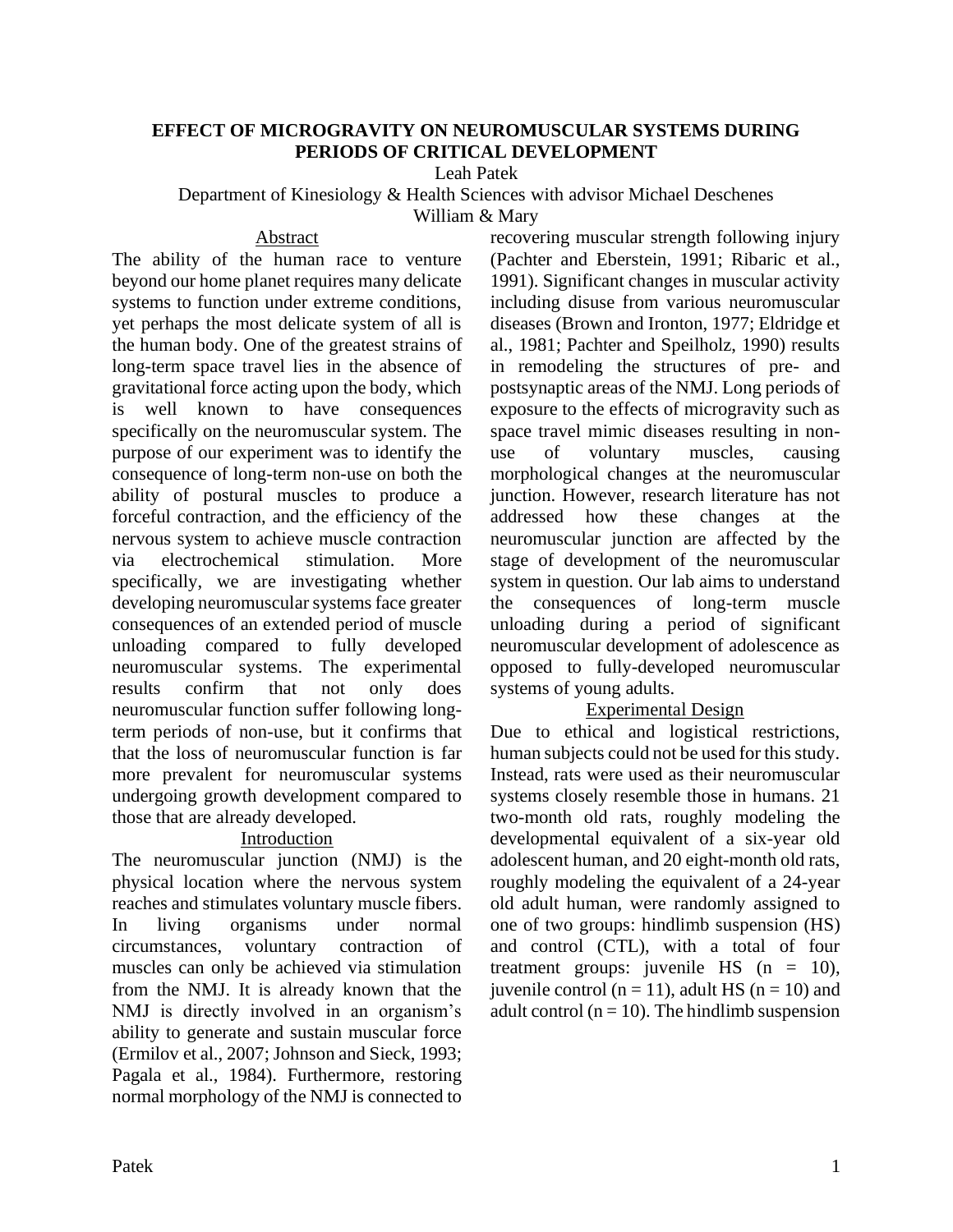group lived for two weeks<sup>i</sup> in the ground-based hindlimb suspended model (HS) first introduced in 1979 wherein the rats' hindlimbs are rendered non-weight bearing, but they otherwise function normally, using only their front limbs (Morey et al.). The HS model mimics the physiological effects of microgravity on human bodies such as cephalic fluid shift and muscle atrophy (Globus & Morey-Holton, 2016). The weight-bearing control group used all four limbs, and did not undergo any irregular circumstances. Directly following completion of the two-week period, the rats were anesthetized, and the soleus<sup>ii</sup> muscle was surgically removed. The isolated soleus muscle was analyzed using the *ex vivo* muscle testing system procedure wherein one end of the soleus was clamped in place, and the other end was tied with a string attached to a force gauge. On either side of the muscle was an electrode attached to a voltage source, sending electrical current through a specific type of aqueous solution known as Ringer's Solution. The muscle received a sequence of rapid voltages sent through the capacitor over the course of five minutes which regularly alternated between indirect stimulation of muscles via stimulation of nerve terminals on myofibers, and direct stimulation of the muscle via voltage gated-ion channels within the sarcolemma. The timing of voltage sent through the muscle determines indirect and direct stimulation, as shorter periods (0.2 milliseconds) of 37V electrical current only activates the voltage-gated ion channels of the NMJ, and does not directly reach the sarcolemma. Longer voltages (2 milliseconds) stimulate both the voltage-gated ion channels

of the nerve and the postsynaptic cells, though the signaling from the nerve becomes redundant since the muscle is directly stimulated from a greater source of electrical stimulation, and the total possible force output of the soleus can rarely be achieved through neural stimulation alone. A two-way ANOVA was conducted with two main effects: 1) treatment (control and hindlimb suspension), and 2) age (juvenile and young adult), and this was used to assess various measures of neuromuscular function. A p-value of  $\leq 0.05$ was used as a reference to measure significance, and Tukey post-hoc tests were used to confirm and evaluate any statistically significant interactive findings.

# Results

Prior to the two-week period, average body mass was collected as follows:  $CTL = 161.9g$ and  $HS = 162.2g$ ; and directly following the two-week period, the weights were:  $CTL =$ 244.1g and  $HS = 233.1g$ . To clarify, there was no significant difference for either of the time periods, however following anesthetized removal of the soleus muscle, the average mass for the isolated soleus muscle showed a significant difference between the HS and CTR groups ( $p = 0.0003$ ) with the average soleus from CTL equaling 119.3mg, and HS weighing only 83.5mg. The significant change in isolated soleus weight confirmed that the HS group experienced greater overall muscle atrophy relative to the control. The maximum force output in newtons, referred to as "peak tension," from both direct and indirect stimulation was compared from the first minute of the five-minute protocol, and the final minute of the protocol. Many parameters of

<sup>&</sup>lt;sup>i</sup> The time period of two weeks cannot be

translated into "human time" in the same way age can be translated. The period of two weeks in "rat time" should be considered roughly equivalent to two weeks in "human time." Impairment over time roughly follows exponential decline, and levels of impairment that occur in long-term unloading are largely represented in periods of two weeks.

ii The soleus was chosen as it is a postural muscle with largely type I fiber composition. It also has a high-usage pattern, meaning under normal conditions, it is used regularly for long periods of time. The soleus muscle is consistent with the goal of understanding effects of muscle unloading on frequently-used voluntary muscles.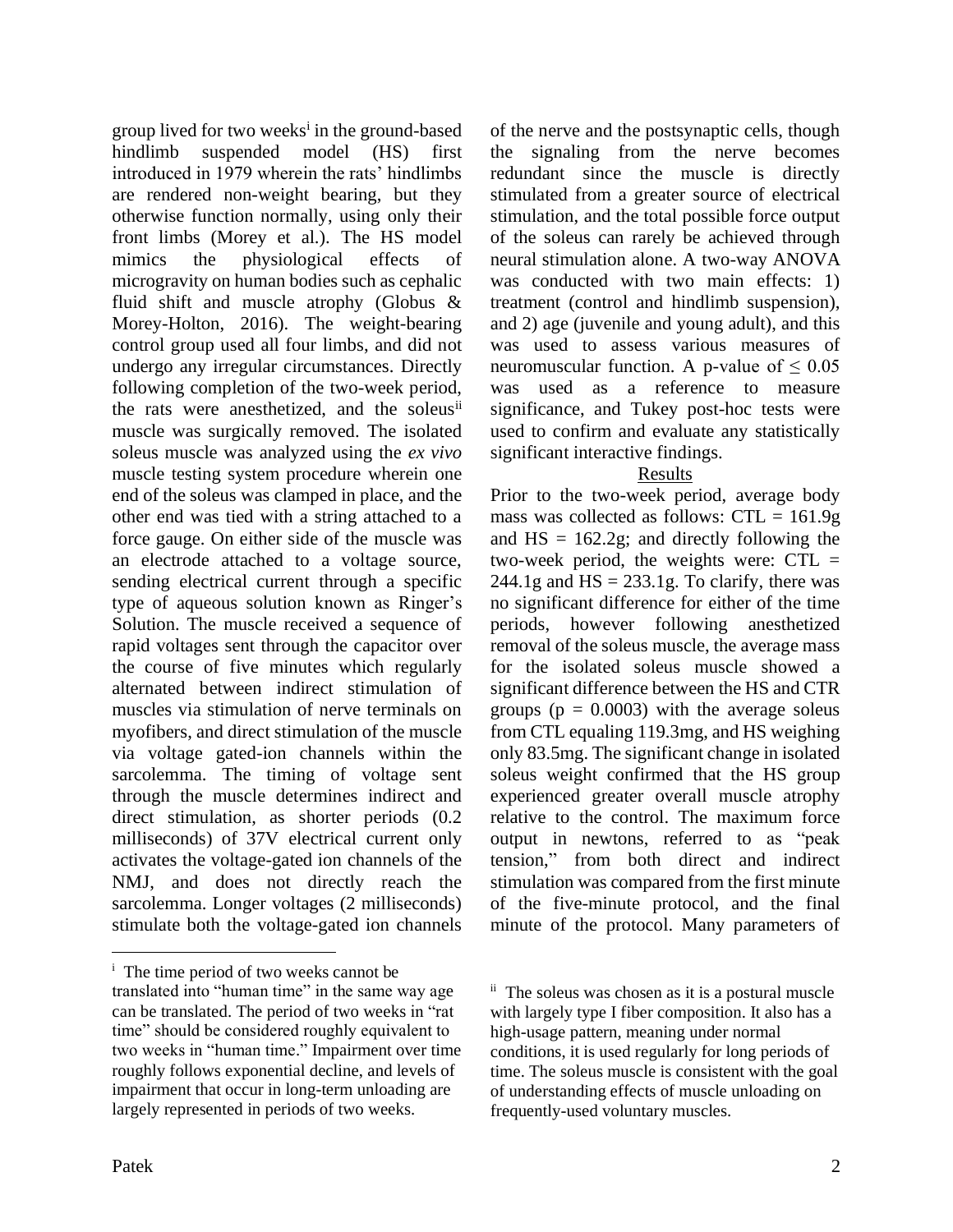neuromuscular functioning can be derived using these measurements. First, the percent of muscle stimulation from the first minute that could be achieved during the fifth minute is referred to as "fatigue." Fatigue was calculated for both direct and indirect muscle stimulation. The juvenile HS group experienced significantly greater fatigue for both indirect (p  $= 0.0006$ ) and direct ( $p = 0.0101$ ) stimulation, meaning that by the fifth minute of the protocol, juvenile HS could only achieve 15.380% of what they originally achieved via indirect nerve stimulation, and 8.650% of what they originally achieved via direct muscle stimulation. The other groups (adult CTL, adult HS, and juvenile CTL) experienced fatigue, but to a far lesser extent, experiencing a range of only 67.109%-68.580% fatigue for indirect and 42.200%-53.780% fatigue for direct stimulation. Another parameter of interest is referred to as "neuromuscular efficiency." Neuromuscular efficiency is defined as the percent of peak tension that can be achieved via indirect nerve stimulation alone versus that which is generated via direct stimulation of the sarcolemma. Within the first minute, HS juveniles experienced reduced neuromuscular efficiency compared to the other groups ( $p =$ 0.0916), as nerve stimulation only achieved 48.200% of the peak tension from direct stimulation. Though a p value less than or equal to 0.05 was not achieved for neuromuscular efficiency within the first minute, the trend for loss of neuromuscular efficiency for HS juveniles remains consistent with other demonstrations of neuromuscular loss specific to juveniles. The other three groups maintained a higher ability of the NMJ to achieve muscle stimulation, as 71.009% efficiency was achieved for juvenile CTL, 82.720% efficiency was achieved for adult CTL, and 83.890% efficiency was achieved for adult HS during the first minute. A final parameter of interest is "specific force," which is a ratio of peak tension relative to each individual soleus muscle mass. Even when controlling for the

size of the soleus, the juvenile HS continued to demonstrate lower specific force relative to the other groups for indirect stimulation ( $p =$ 0.0464). The interaction was also evident for direct stimulation ( $p = 0.081$ ) meaning that the specific force achieved by the muscle itself suffered the greatest for the juvenile HS group, even when controlling for relative soleus mass. The p value for specific tension of direct stimulation ( $p = 0.081$ ) does not fall within the limit of  $p \le 0.05$ , however the findings show a strong trend that is consistent with the rest of the data and with the hypothesis.

#### Discussion

Based on our findings, we know that the many functions of the neuromuscular system, including neuromuscular efficiency, fatigue, and specific force, suffer after periods of muscle unloading, and we know that the loss of neuromuscular function is far more prevalent when periods of non-use occur during periods of growth development. There remains a question of why: what are the specific morphological origins behind neuromuscular inefficiency, fatigue, and specific force, and how does this differ over the course of an organisms' lifespan? Our research lab will follow up with this question by staining muscle fibers using immunofluorescence in order to observe morphological components of the NMJ for the mentioned groups: juvenile CTL, young adult CTL, juvenile HS, and young adult HS. The immunofluorescent staining allows for comparison of pre- and post-synaptic components of the NMJ such as bassoon, a protein of the active zone on the presynaptic nerve, voltage-gated presynaptic calcium channels, vesicles of the presynaptic nerve cell containing acetylcholine, and nicotinic acetylcholine receptors at the postsynaptic membrane. The goal is to isolate individual components of the NMJ to identify the origin of neuromuscular function loss occurring during muscle unloading, and uncover why these losses are more prominent during periods of non-use for developing neuromuscular